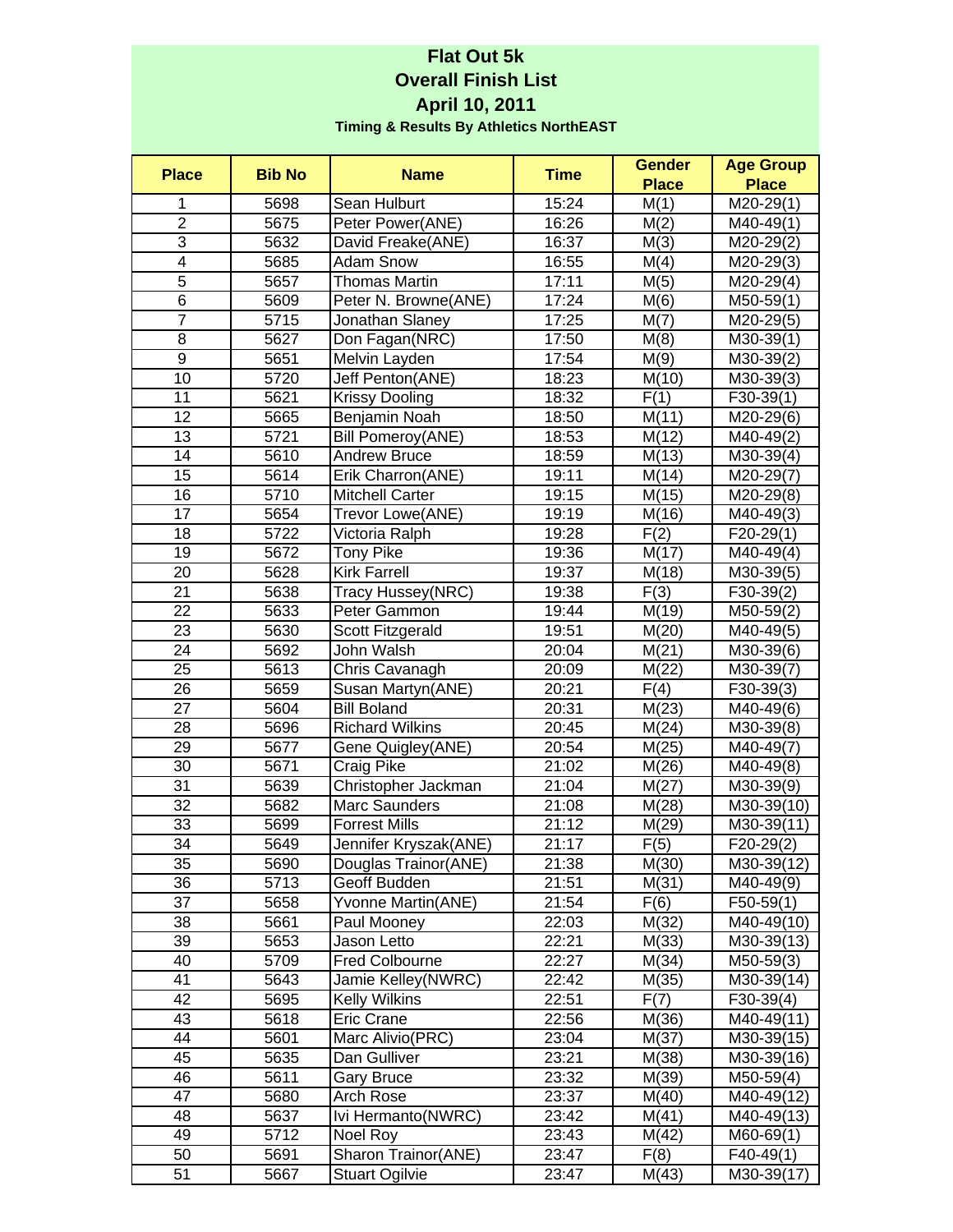## **Flat Out 5k Overall Finish List April 10, 2011 Timing & Results By Athletics NorthEAST**

| <b>Place</b> | <b>Bib No</b> | <b>Name</b>            | <b>Time</b> | <b>Gender</b>  | <b>Age Group</b>         |
|--------------|---------------|------------------------|-------------|----------------|--------------------------|
|              |               |                        |             | <b>Place</b>   | <b>Place</b>             |
| 52           | 5605          | <b>Blair Boland</b>    | 23:51       | M(44)          | $\overline{M}$ 30-39(18) |
| 53           | 5606          | Greg Bonia             | 23:52       | M(45)          | M40-49(14)               |
| 54           | 5681          | <b>Katie Saunders</b>  | 24:01       | F(9)           | $F30-39(5)$              |
| 55           | 5660          | Elizabeth Milne        | 24:02       | F(10)          | $F40-49(2)$              |
| 56           | 5647          | Colleen Kirby          | 24:02       | F(11)          | $F30-39(6)$              |
| 57           | 5631          | Susan Flanagan(ANE)    | 24:14       | F(12)          | $F40-49(3)$              |
| 58           | 5706          | <b>Darin Steeves</b>   | 24:18       | M(46)          | M40-49(15)               |
| 59           | 5642          | <b>Trevor Kearsey</b>  | 24:28       | M(47)          | M30-39(19)               |
| 60           | 5711          | Lorne Bennett          | 24:37       | M(48)          | M40-49(16)               |
| 61           | 5689          | Clyde Thornhill(ANE)   | 24:59       | M(49)          | M50-59(5)                |
| 62           | 5668          | Marina Owens           | 25:01       | F(13)          | $F50-59(2)$              |
| 63           | 5686          | Glen Soper             | 25:08       | M(50)          | M40-49(17)               |
| 64           | 5607          | Daniel Bourgeois       | 25:11       | M(51)          | M30-39(20)               |
| 65           | 5703          | Mike Lawlor            | 25:20       | M(52)          | M30-39(21)               |
| 66           | 5687          | <b>Scott Stevenson</b> | 25:22       | M(53)          | M20-29(9)                |
| 67           | 5624          | Kerri Duke             | 25:28       | F(14)          | $F20-29(3)$              |
| 68           | 5683          | Judy Sheppard(ANE)     | 25:52       | F(15)          | $F60-69(1)$              |
| 69           | 5707          | Derek King             | 25:59       | M(54)          | M60-69(2)                |
| 70           | 5708          | Aune Colbourne         | 26:22       | F(16)          | $F50-59(3)$              |
| 71           | 5636          | Linda Hensman(ANE)     | 26:48       | F(17)          | $F50-59(4)$              |
| 72           | 5664          | Donna Murphy(ANE)      | 27:13       | F(18)          | $F40-49(4)$              |
| 73           | 5626          | John Erwin             | 27:29       | M(55)          | M50-59(6)                |
| 74           | 5716          | Randolph Churchill     | 27:37       | M(56)          | M60-69(3)                |
| 75           | 5719          | Gregory Knight         | 27:43       | M(57)          | M40-49(18)               |
| 76           | 5717          | <b>Elaine Hynick</b>   | 28:00       | F(19)          | $F40-49(5)$              |
| 77           | 5718          | Jennifer Yabsley       | 28:07       | F(20)          | $F30-39(7)$              |
| 78           | 5603          | Gillianne Beaulieu     | 28:08       | F(21)          | $F20-29(4)$              |
| 79           | 5669          | Kevin Pardy            | 28:23       | M(58)          | $M70+(1)$                |
| 80           | 5648          | June Kirkland-Smith    | 28:25       | F(22)          | F40-49(6)                |
| 81           | 5679          | Linda Rohr             | 28:29       | F(23)          | F40-49(7)                |
| 82           | 5662          | Derek Moores           | 28:35       | M(59)          | M40-49(19)               |
| 83           | 5684          | <b>Walter Smith</b>    | 28:45       | M(60)          | M60-69(4)                |
| 84           | 5623          | <b>Todd Driscoll</b>   | 28:53       | M(61)          | M40-49(20)               |
| 85           | 5622          | <b>Kathy Driscoll</b>  | 28:53       | F(24)          | F40-49(8)                |
| 86           | 5644          | Cathy Kendell          | 29:10       | F(25)          | $F40-49(9)$              |
| 87           | 5701          | Michelle Davis         | 29:58       | F(26)          | $F30-39(8)$              |
| 88           | 5650          | Rosemary Lahey(ANE)    | 30:15       | F(27)          | $F50-59(5)$              |
| 89           | 5620          | Patricia Dold          | 30:18       | F(28)          | F50-59(6)                |
| 90           | 5612          | Dara Burry             | 30:51       | F(29)          | $F30-39(9)$              |
| 91           | 5619          | Dana Dillon            | 30:51       | F(30)          | $F20-29(5)$              |
| 92           | 5688          | Nycki Temple-Delisle   | 30:53       | F(31)          | F30-39(10)               |
| 93           | 5645          | Christina Kennedy      | 30:53       | F(32)          | F30-39(11)               |
| 94           | 5676          | <b>Rick Power</b>      | 31:10       |                |                          |
| 95           | 5615          | Paula Clarke           | 31:12       | M(62)<br>F(33) | M30-39(22)<br>F40-49(10) |
| 96           |               |                        |             |                |                          |
| 97           | 5641          | Bernadette Jerrett     | 31:34       | F(34)          | $F50-59(7)$              |
|              | 5640          | Rosemarie James(ANE)   | 31:44       | F(35)          | $F70+(1)$                |
| 98           | 5602          | Wayne Antle            | 32:13       | M(63)          | M30-39(23)               |
| 99           | 5705          | Jocelyn Day            | 32:17       | F(36)          | F40-49(11)               |
| 100          | 5616          | Ella Codner            | 32:21       | F(37)          | F40-49(12)               |
| 101          | 5670          | Melissa Patey          | 32:39       | F(38)          | F30-39(12)               |
| 102          | 5625          | Kate Dupre             | 32:40       | F(39)          | F30-39(13)               |